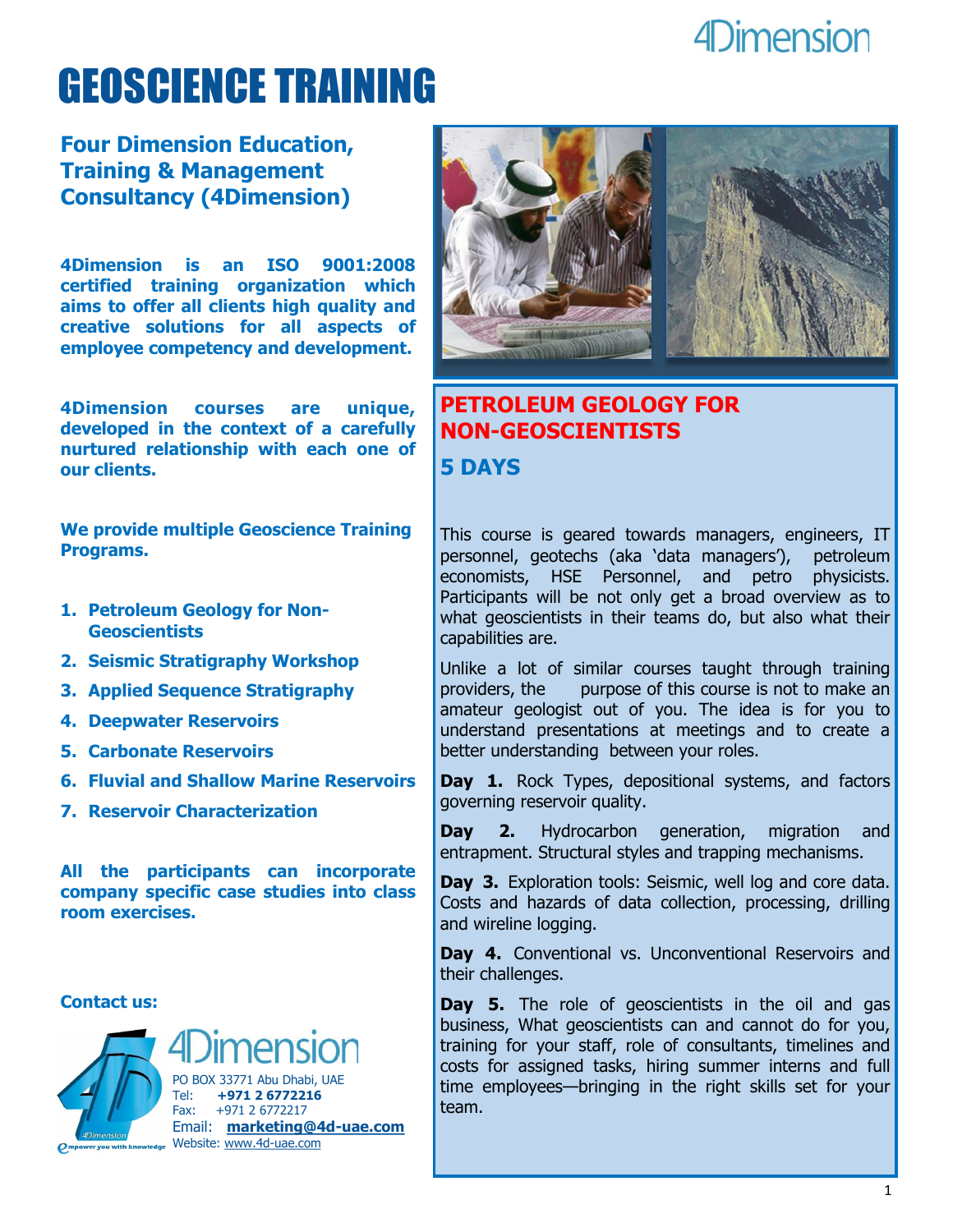# GEOSCIENCE TRAINING



#### **APPLIED SEQUENCE STRATIGRAPHY 5 DAYS**

Several companies teach sequence stratigraphic courses. I would argue that each company has a different version. The key-word here is 'applied.' That means the course is not academic, I will not bore you with details of trying to figure out whether the cyclicity in your basin is from climate-change, tectonics etc, we won't spend ages drawing Wheeler Diagrams for your basin, and we certainly won't be drawing coastal onlap curves.

The objective of this course is to help you find more oil and gas using well-logs, core and seismic data. This is a prerequisite course for others listed here. Participants are urged to enrol in this before enrolling in more detailed courses. Topics include the recognition of key sequence stratigraphic surfaces and systems tracts in seismic, welllogs, core and outcrop. Exercises during the course will teach participants how to chronocorrelate wells using wireline logs and core.

**Day 1.** Introduction, applications, 4 events 7 surfaces and their recognition in core, well-logs and seismic. Siliciclastic sequence stratigraphy and prevalent models

**Day 2.** Carbonate sequence stratigraphy and its control on reservoir distribution and quality, recognition of key surfaces in core.

**Day 3.** Sequence stratigraphic models by the Exxon Group, Hunt and Tucker, Plint and Nummedal, Galloway's genetic sequences, T-R cycles of Ashton Embry and the use of 3G parasequences in correlation.

**Day 4.** Introduction to ichnology and its use as a tool in sequence analysis of shelf systems. High impact biostratigraphy.

**Day 5.** Introduction to sequence analysis on seismic lines.

#### **SEISMIC STRATIGRAPHY WORKSHOP 5 Days**

This is a hands-on course (workshop format) where participants will spend most of their time performing sequence and seismic analysis on their own data along with seismic lines provided by the instructor. Original Exxon models covered in AAPG Memoir 26 will be covered in detail.

Participants will also be introduced to the up and coming field of clinoform trajectory analysis.

[Day 1](http://www.stratigraphyhelp.com/seismic-stratigraphy/#). [Introduction,](http://www.stratigraphyhelp.com/seismic-stratigraphy/#) calculating seismic frequency and resolution, seismic impedance, pitfalls. Review of sequence stratigraphy.

**Day 2.** Seismic of reflection terminations such as onlap, offlap, toplap etc. Seismic facies analysis and how reflection configurations can be used to interpret environments of deposition, risk of reservoir presence and quality, and net:gross.

**Day 3**.Integration of biostratigraphic data with seismic data to perform sequence analysis. Seismic geomorphology: time, slices, horizon slices and stratal slices, attribute analysis including spectral decomposition and curvature.

**Day 4**. Seismic imaging of carbonate reservoirs: differentiating between attached shelves and isolated platforms and ramps, effects of karstification, and fracturing.

**Day 5**.(Half-Day).Clinoform trajectory analysis: Bruhn's Law, clinoform morphology, shelf vs shelf margin-clinoforms, siliciclastic vs [carbonate c](http://www.stratigraphyhelp.com/seismic-stratigraphy/#)linoforms.

**Note**: Company specific case-studies can be incorporated into class room exercises Prerequisites: Sequence Stratigraphy course.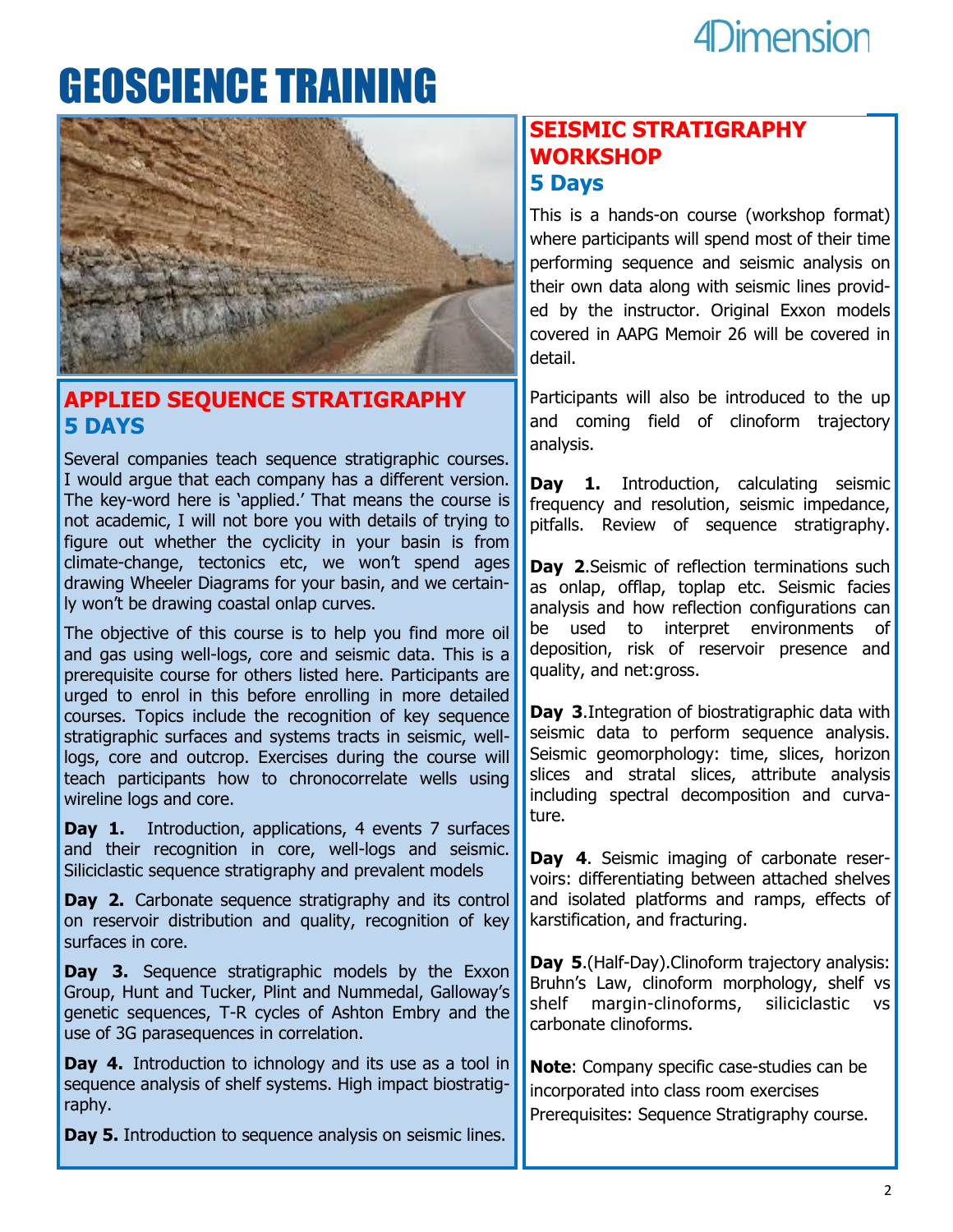## GEOSCIENCE TRAINING

#### **DEEPWATER RESERVOIRS**

#### **5 Days**

This is an in-depth course which not only [provides](http://www.stratigraphyhelp.com/deepwater-reservoirs/#) the background of process sedimentology required to understand deepwater systems but also teaches recognition of sediment gravity flows on sub-surface datasets.

At the end of this course participants should be able to:

**On seismic data**: differentiate between [Mass](http://www.stratigraphyhelp.com/deepwater-reservoirs/#)  Transport Complexes, Sediment Gravity Flows, and Contourites and predict Net: Gross values for each.

**On well-logs**: differentiate between channels, lobes, [mass](http://www.stratigraphyhelp.com/deepwater-reservoirs/#) transport complexes and contourite deposits.

**In core**: identify processes responsible for sedimentary [structures,](http://www.stratigraphyhelp.com/deepwater-reservoirs/#) bedforms and lithology and use these to determine environments of deposition and lateral continuity of reservoir.

**Day 1**. Introduction to deepwater oil and gas exploration, sequence stratigraphic controls on deepwater sedimentation, exercises on sequence analysis on seismic and well logs.

**Day 2**. Process sedimentology of deepwater systems: fluid gravity vs sediment gravity flows, hyperpycnites, debrites, contourites (bottomcurrent deposits), turbidites, hybrid beds, traction vs suspension bedforms, liquefaction and fluidization, [mass](http://www.stratigraphyhelp.com/deepwater-reservoirs/#) transport complexes and the effects of processes on reservoir quality.

**Day 3**. Deepwater Channels: Hierarchy, fill, [architecture,](http://www.stratigraphyhelp.com/deepwater-reservoirs/#) evolution, recognition in outcrop, core, well-logs and seismic.

**Day 4**. Deepwater Lobes: Hierarchy, fill, architecture, evolution, recognition in outcrop, core, well-logs and seismic.

**Day 5**. Latest models and techniques: Mike Gardner's BCFS, AIGR and SSEM models, LOBE and SLOPE consortia at the [University](http://www.stratigraphyhelp.com/deepwater-reservoirs/#) of Liverpool, PAB consortium out of IFP, France, SPODDS out of Stanford.



### **CARBONATE RESERVOIRS 5 DAYS**

This is a comprehensive course which has a lecture component and a workshop component. Participants will perform several exercises the aim of which is to familiarize them with carbonate depositional systems, microfacies and reservoir characterization. Participants are highly encouraged to bring-in seismic lines and well-logs from their own work projects.

The fifth day of the course can either focus on reservoir characterization or a 1-day core workshop on our company's core data.

**Day 1**. Controls on carbonate production, dolomitization models and effects on reservoir quality, leaching, dedolomitization and evaporite associations. Exercise: Modern carbonate depositional environments, facies distribution.

**Day 2**. Carbonate classification of Folk vs Dunham, Reef rock classification, Microbialite classification, microfacies: grain types, textures, and porosity. Exercise: Describing core and thin sections

**Day 3**. Carbonate factories of Schlager: T-factory, M-factory and C-factory, carbonate platforms types and associated plays. Exercise: How to approach a carbonate play by integrating seismic, well logs, and core

**Day 4**. Carbonate sequence stratigraphy and cyclicity: shelf cycles of ramps, Lofer and Latemar cycles, Brining upwards cycles, recognition of stratal discontinuities in core, well-logs and seismic, Carbonate seismology. Exercise: Identification of key-sequence stratigraphic surfaces

**Day 5**. Carbonate reservoir characterization: controls on porosity and permeability distribution, fractured carbonate reservoirs OR description of your company's carbonate core. Exercise: How to calculate Net: Gross in carbonate reservoirs

**Note**: Company specific case-studies can be incorporated into class room exercises. Prerequisites: None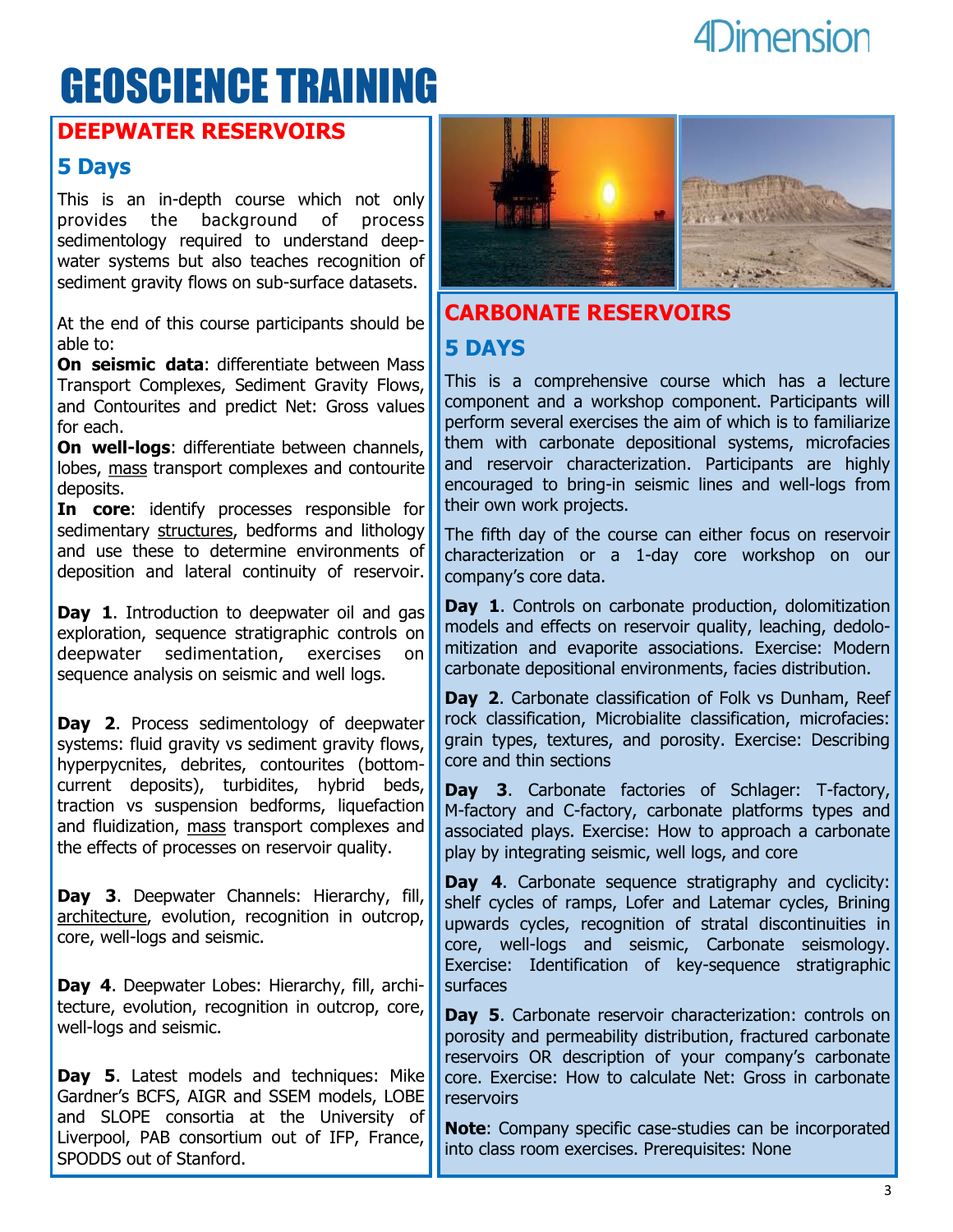# GEOSCIENCE TRAINING

#### **RESERVOIR CHARACTERIZATION**

#### **5 Days**

This is a course designed for geologists, geophysicists, reservoir engineers and production engineers who wish to develop a better understanding of the factors that influence hydrocarbon flow in their reservoirs. The course not only covers conventional sandstone and carbonate reservoirs but introduces participants to different types of unconventional reservoirs as well.

Lithologies, depositional environments, the role of sequence stratigraphy in connectivity and compartmentalization, influence of fractures on reservoir quality and reservoir parameters such as porosity, permeability and net: gross are covered in detail.

**Day 1**. Introduction to reservoir characterization and its role in the Exploration and Production Cycle. Clastic lithologies and sedimentary structures. Fluvial Sandstone Reservoirs. Shallow Marine Sandstone Reservoirs

**Day 2.** Deep Marine Sandstone Reservoirs. Sequence Stratigraphy of Siliciclastic Reservoirs. Exercise on siliciclastic core. Lithocorrelation vs Chronocorrelation and its effects on perceptions of reservoir connectivity and compartmentalization

**Day 3.** Introduction to Carbonates and their lithologies. Schlager's Carbonate factories and builders through time. Carbonate Platforms: Ramps, Rimmed Attached Shelves, Isolated Platforms. Exercise on carbonate core

Day 4. Carbonate Sequence Stratigraphy. Reservoir parameters of carbonate and siliciclastics reservoirs: porosity, permeability and different methods of calculating net:gross. Exercise on calculation of N:G for clastics and carbonates

Day 5. Introduction to Unconventional Reservoirs: Fractured Shale Plays, Tight Gas Sandstones, Basin-Centered Gas, Coalbed Methane, Salt entrapped sandstones, Microporous Carbonates. Mechanical Stratigraphy and Fractured Reservoirs. Introduction to Geomodeling. Exercise on property modeling.

#### **FLUVIAL AND SHALLOW MARINE RESERVOIRS**

#### **5 DAYS**

The course is designed for geoscientists and reservoir engineers who primarily focus on 'shallow marine' successions, especially those involved in building or updating geomodels.

Besides presenting standard facies models, quantitative modelling equations are presented in exercises. By the end of the course participants will be able to [predict](http://www.stratigraphyhelp.com/siliciclastic-reservoirs-in-fluvial-to-shelf-transitions/#) reservoir geometries, dimensions, and N:G of fluvial and paralic sedimentary systems and look for stratigraphic traps. Given below is a detailed outline:

Day 1. Introduction to the [course](http://www.stratigraphyhelp.com/siliciclastic-reservoirs-in-fluvial-to-shelf-transitions/#) and sedimentary structures in fluvial to shallow marine successions. Fluvial systems: classification of rivers, architectural elements, [prolific](http://www.stratigraphyhelp.com/siliciclastic-reservoirs-in-fluvial-to-shelf-transitions/#) global fluvial reservoirs, exercise on calculating channel dimensions and geometry using core or borehole image log data.

**[Day](http://www.stratigraphyhelp.com/siliciclastic-reservoirs-in-fluvial-to-shelf-transitions/#) 2.** Deltaic systems: Wave, Tidal, Fluvial processes, deltas through sea-level cycles, architecture, fan-deltas, gilbert-type deltas, shelf-margin deltas and supply of sand into the basin and reservoir [prediction](http://www.stratigraphyhelp.com/siliciclastic-reservoirs-in-fluvial-to-shelf-transitions/#) using clinoform trajectory analysis on seismic lines.

**Day 3.** Incised Valley Systems and Tidal Systems: Distribution of reservoirs and their vertical [stacking](http://www.stratigraphyhelp.com/siliciclastic-reservoirs-in-fluvial-to-shelf-transitions/#) patterns, exercise focuses on describing shallow marine core.

**Day 4.** Barrier Islands, Shorefaces, Spits and Washovers: How to differentiate between each? Effects of stacking patterns on Kv and Kh, N:G changes, [exer](http://www.stratigraphyhelp.com/siliciclastic-reservoirs-in-fluvial-to-shelf-transitions/#)[cise](http://www.stratigraphyhelp.com/siliciclastic-reservoirs-in-fluvial-to-shelf-transitions/#) on well correlation.

**Day 5.** Workshop on the identification of Gross [Depositional](http://www.stratigraphyhelp.com/siliciclastic-reservoirs-in-fluvial-to-shelf-transitions/#) Environments in well-logs.